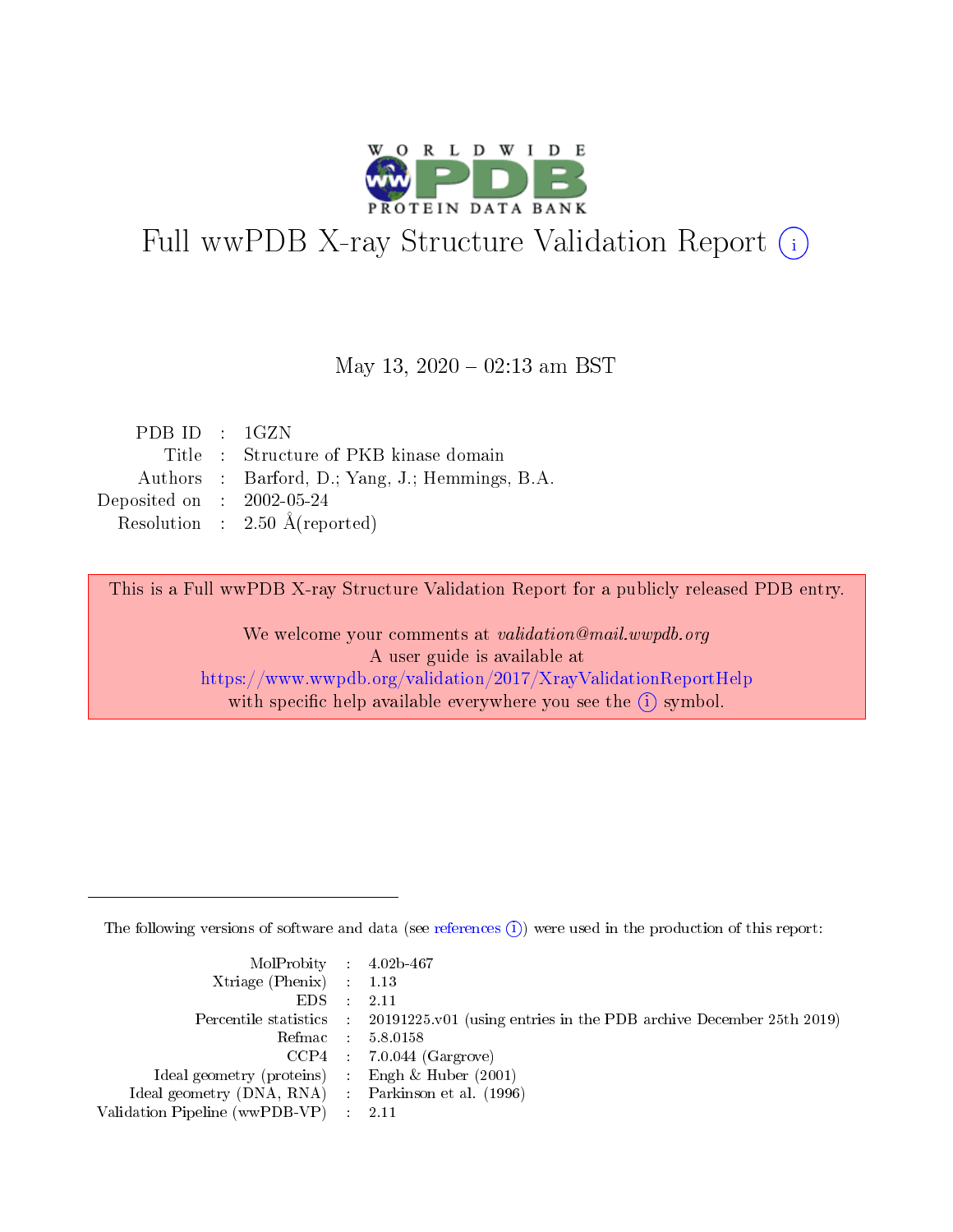# 1 [O](https://www.wwpdb.org/validation/2017/XrayValidationReportHelp#overall_quality)verall quality at a glance  $(i)$

The following experimental techniques were used to determine the structure: X-RAY DIFFRACTION

The reported resolution of this entry is 2.50 Å.

Percentile scores (ranging between 0-100) for global validation metrics of the entry are shown in the following graphic. The table shows the number of entries on which the scores are based.



| Metric                | Whole archive<br>$(\#\mathrm{Entries})$ | Similar resolution<br>$(\#\text{Entries},\, \text{resolution}\; \text{range}(\textup{\AA}))$ |
|-----------------------|-----------------------------------------|----------------------------------------------------------------------------------------------|
| $R_{free}$            | 130704                                  | $4661 (2.50 - 2.50)$                                                                         |
| Clashscore            | 141614                                  | $5346$ $(2.50-2.50)$                                                                         |
| Ramachandran outliers | 138981                                  | $5231 (2.50 - 2.50)$                                                                         |
| Sidechain outliers    | 138945                                  | $5233(2.50-2.50)$                                                                            |
| RSRZ outliers         | 127900                                  | $4559(2.50-2.50)$                                                                            |

The table below summarises the geometric issues observed across the polymeric chains and their fit to the electron density. The red, orange, yellow and green segments on the lower bar indicate the fraction of residues that contain outliers for  $>=3, 2, 1$  and 0 types of geometric quality criteria respectively. A grey segment represents the fraction of residues that are not modelled. The numeric value for each fraction is indicated below the corresponding segment, with a dot representing fractions <=5% The upper red bar (where present) indicates the fraction of residues that have poor fit to the electron density. The numeric value is given above the bar.

| Mol       | $\sim$ 1<br>hain | Length     |     | Quality of chain |    |     |
|-----------|------------------|------------|-----|------------------|----|-----|
|           |                  |            | 6%  |                  |    |     |
| <u>д.</u> | . .              | 99E<br>ບບປ | 37% | 39%              | 5% | 19% |

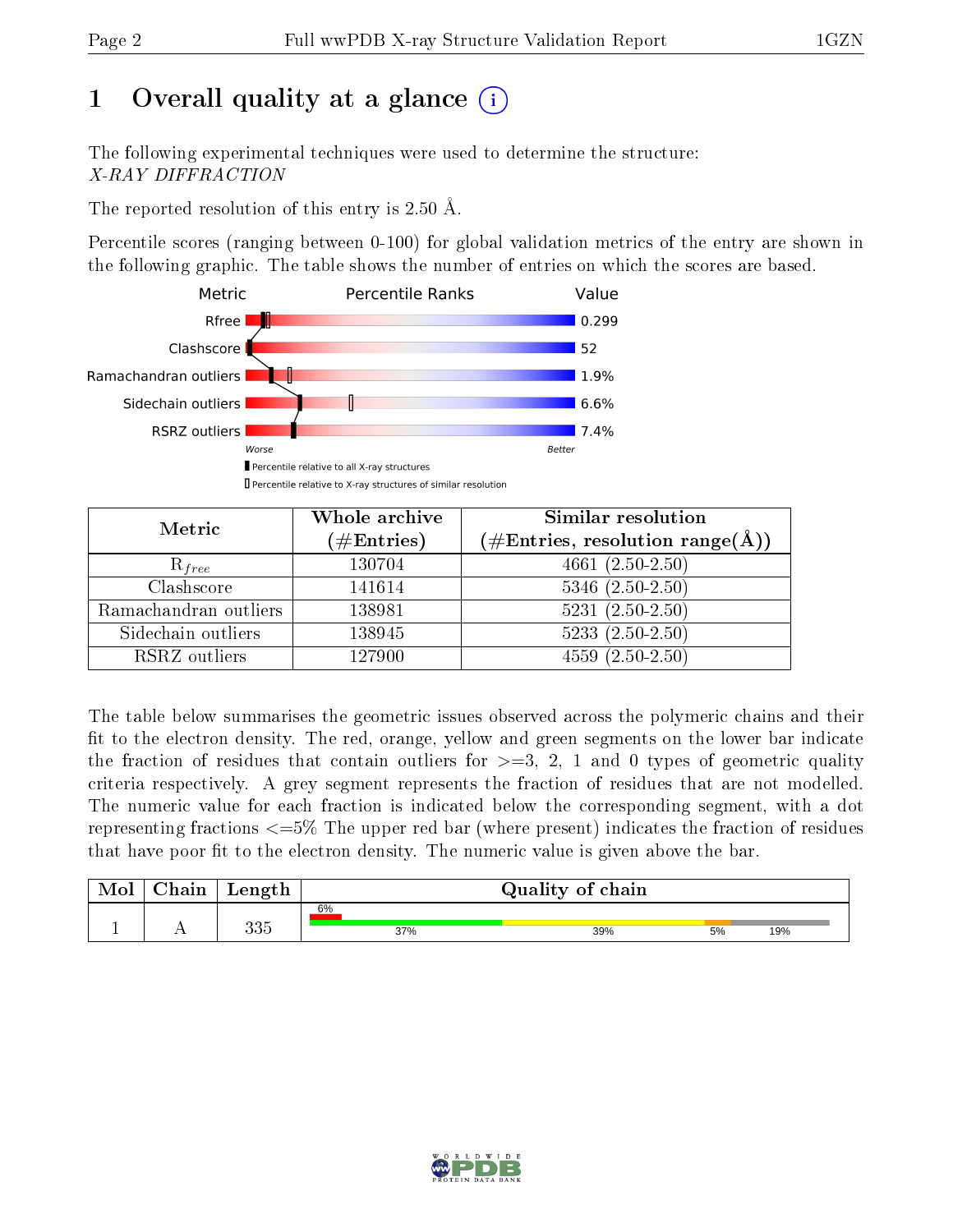# 2 Entry composition (i)

There are 2 unique types of molecules in this entry. The entry contains 2445 atoms, of which 0 are hydrogens and 0 are deuteriums.

In the tables below, the ZeroOcc column contains the number of atoms modelled with zero occupancy, the AltConf column contains the number of residues with at least one atom in alternate conformation and the Trace column contains the number of residues modelled with at most 2 atoms.

Molecule 1 is a protein called RAC-BETA SERINE/THREONINE PROTEIN KINASE.

| Mol | Chain | Residues | Atoms         |        |     | ZeroOcc | $\mid$ AltConf $\mid$ Trace |  |  |  |
|-----|-------|----------|---------------|--------|-----|---------|-----------------------------|--|--|--|
|     |       | 272      | Tota.<br>2198 | 1418 - | 373 | 396     |                             |  |  |  |

• Molecule 2 is water.

|  | $Mol$   Chain   Residues | Atoms               | $\mid$ ZeroOcc $\mid$ AltConf $\mid$ |  |
|--|--------------------------|---------------------|--------------------------------------|--|
|  | 247                      | Total<br>247<br>947 |                                      |  |

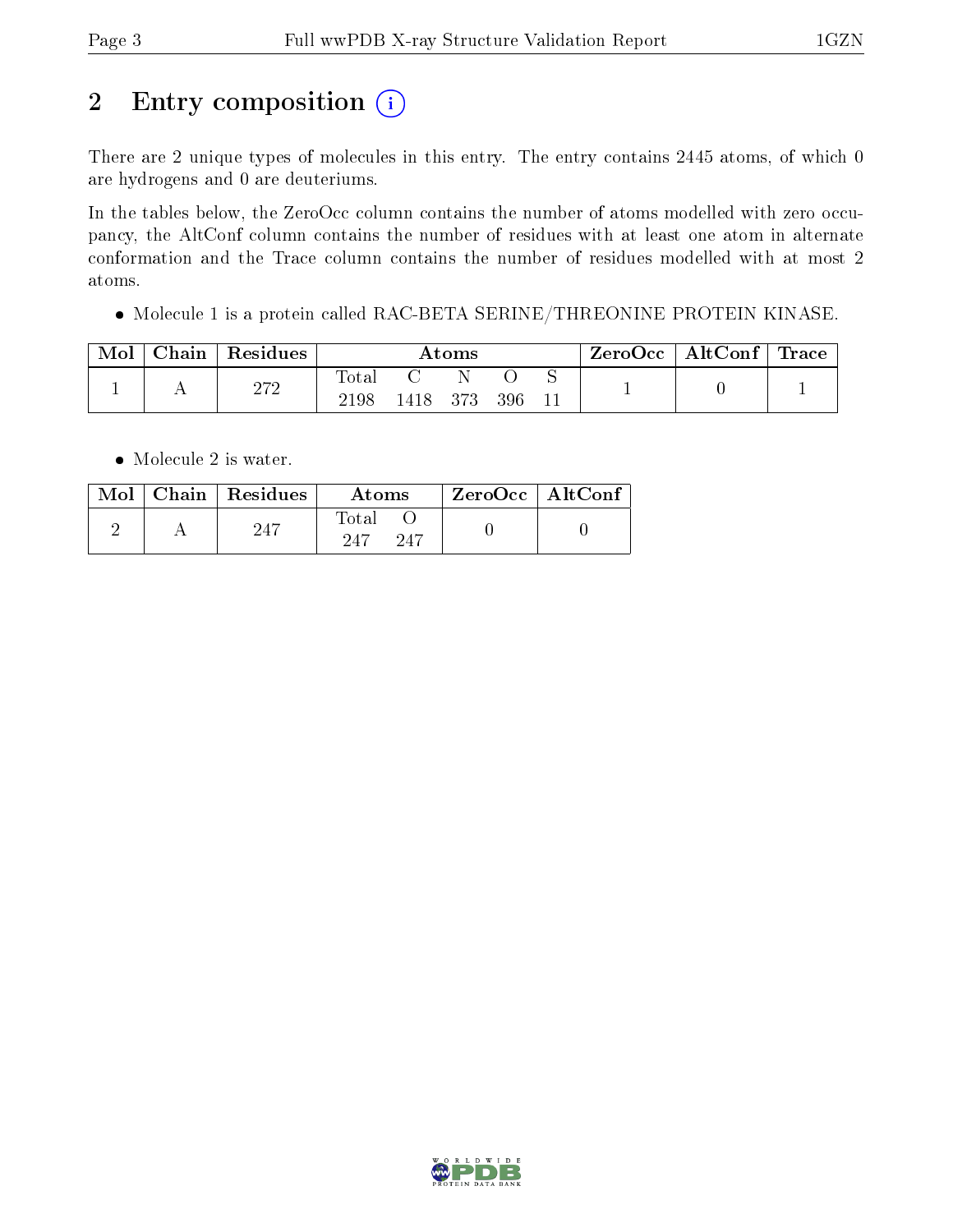## 3 Residue-property plots  $(i)$

These plots are drawn for all protein, RNA and DNA chains in the entry. The first graphic for a chain summarises the proportions of the various outlier classes displayed in the second graphic. The second graphic shows the sequence view annotated by issues in geometry and electron density. Residues are color-coded according to the number of geometric quality criteria for which they contain at least one outlier: green  $= 0$ , yellow  $= 1$ , orange  $= 2$  and red  $= 3$  or more. A red dot above a residue indicates a poor fit to the electron density (RSRZ  $> 2$ ). Stretches of 2 or more consecutive residues without any outlier are shown as a green connector. Residues present in the sample, but not in the model, are shown in grey.



• Molecule 1: RAC-BETA SERINE/THREONINE PROTEIN KINASE

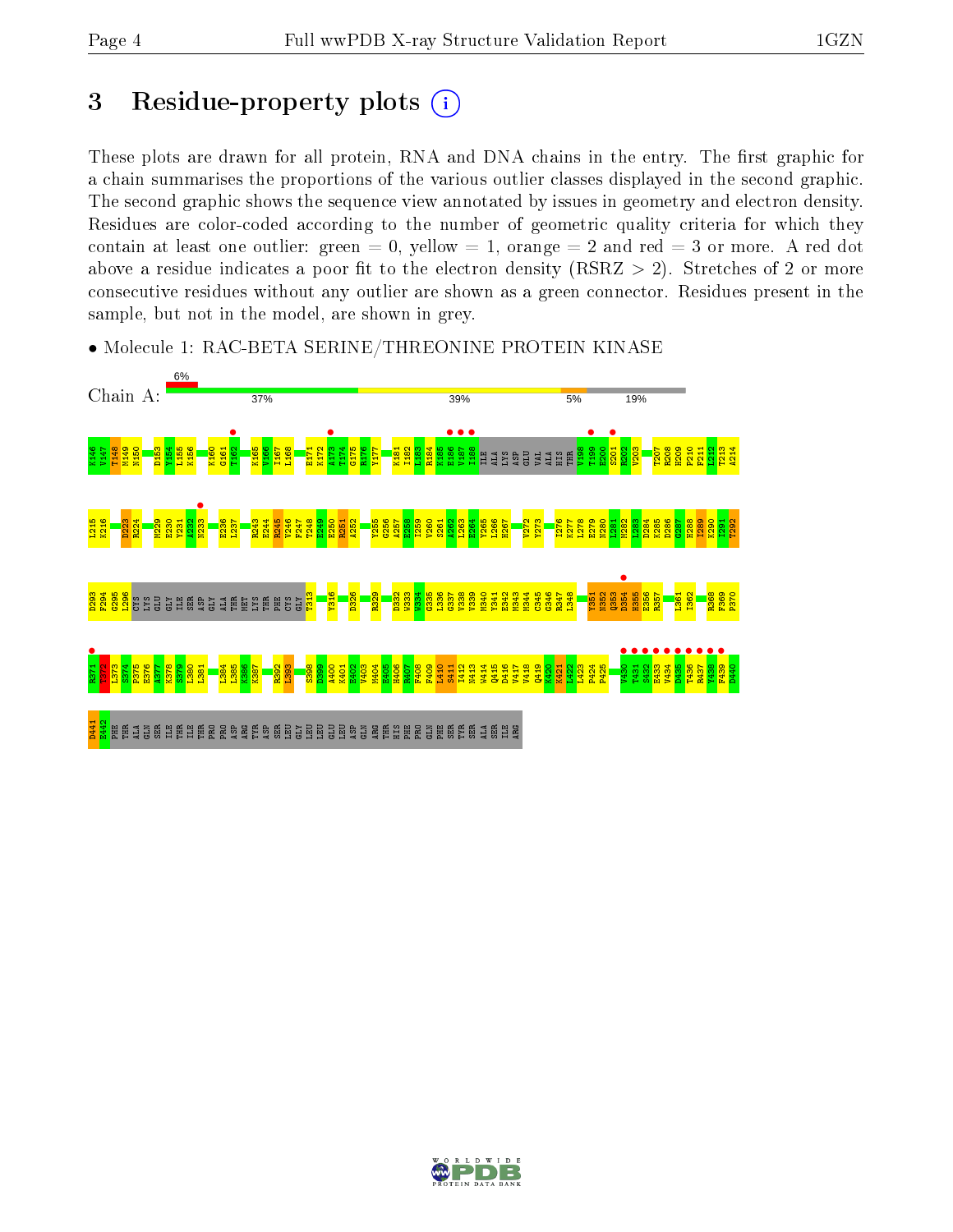## 4 Data and refinement statistics  $(i)$

| Property                                                                | Value                                             | Source     |
|-------------------------------------------------------------------------|---------------------------------------------------|------------|
| Space group                                                             | P 41 21 2                                         | Depositor  |
| Cell constants                                                          | 149.52Å<br>149.52Å<br>$39.05\text{\AA}$           |            |
| a, b, c, $\alpha$ , $\beta$ , $\gamma$                                  | $90.00^\circ$<br>$90.00^{\circ}$<br>$90.00^\circ$ | Depositor  |
| Resolution $(A)$                                                        | $34.62 - 2.50$                                    | Depositor  |
|                                                                         | $34.62 - 2.49$                                    | <b>EDS</b> |
| % Data completeness                                                     | 99.8 (34.62-2.50)                                 | Depositor  |
| (in resolution range)                                                   | 99.6 (34.62-2.49)                                 | <b>EDS</b> |
| $R_{merge}$                                                             | 0.06                                              | Depositor  |
| $\mathrm{R}_{sym}$                                                      | (Not available)                                   | Depositor  |
| $\langle I/\sigma(I) \rangle^{-1}$                                      | 2.99 (at $2.48\text{\AA}$ )                       | Xtriage    |
| Refinement program                                                      | <b>CNS 1.1</b>                                    | Depositor  |
|                                                                         | $0.268$ , $0.319$                                 | Depositor  |
| $R, R_{free}$                                                           | 0.247,<br>0.299                                   | DCC        |
| $\mathcal{R}_{free}$ test set                                           | $1612$ reflections $(10.04\%)$                    | wwPDB-VP   |
| Wilson B-factor $(A^2)$                                                 | 56.2                                              | Xtriage    |
| Anisotropy                                                              | 0.239                                             | Xtriage    |
| Bulk solvent $k_{sol}(\mathrm{e}/\mathrm{A}^3),\,B_{sol}(\mathrm{A}^2)$ | 0.36, 61.4                                        | <b>EDS</b> |
| L-test for twinning <sup>2</sup>                                        | $< L >$ = 0.49, $< L2$ = 0.33                     | Xtriage    |
| Estimated twinning fraction                                             | No twinning to report.                            | Xtriage    |
| $F_o, F_c$ correlation                                                  | 0.93                                              | <b>EDS</b> |
| Total number of atoms                                                   | 2445                                              | wwPDB-VP   |
| Average B, all atoms $(A^2)$                                            | 61.0                                              | wwPDB-VP   |

Xtriage's analysis on translational NCS is as follows: The largest off-origin peak in the Patterson function is  $4.93\%$  of the height of the origin peak. No significant pseudotranslation is detected.

<sup>&</sup>lt;sup>2</sup>Theoretical values of  $\langle |L| \rangle$ ,  $\langle L^2 \rangle$  for acentric reflections are 0.5, 0.333 respectively for untwinned datasets, and 0.375, 0.2 for perfectly twinned datasets.



<span id="page-4-1"></span><span id="page-4-0"></span><sup>1</sup> Intensities estimated from amplitudes.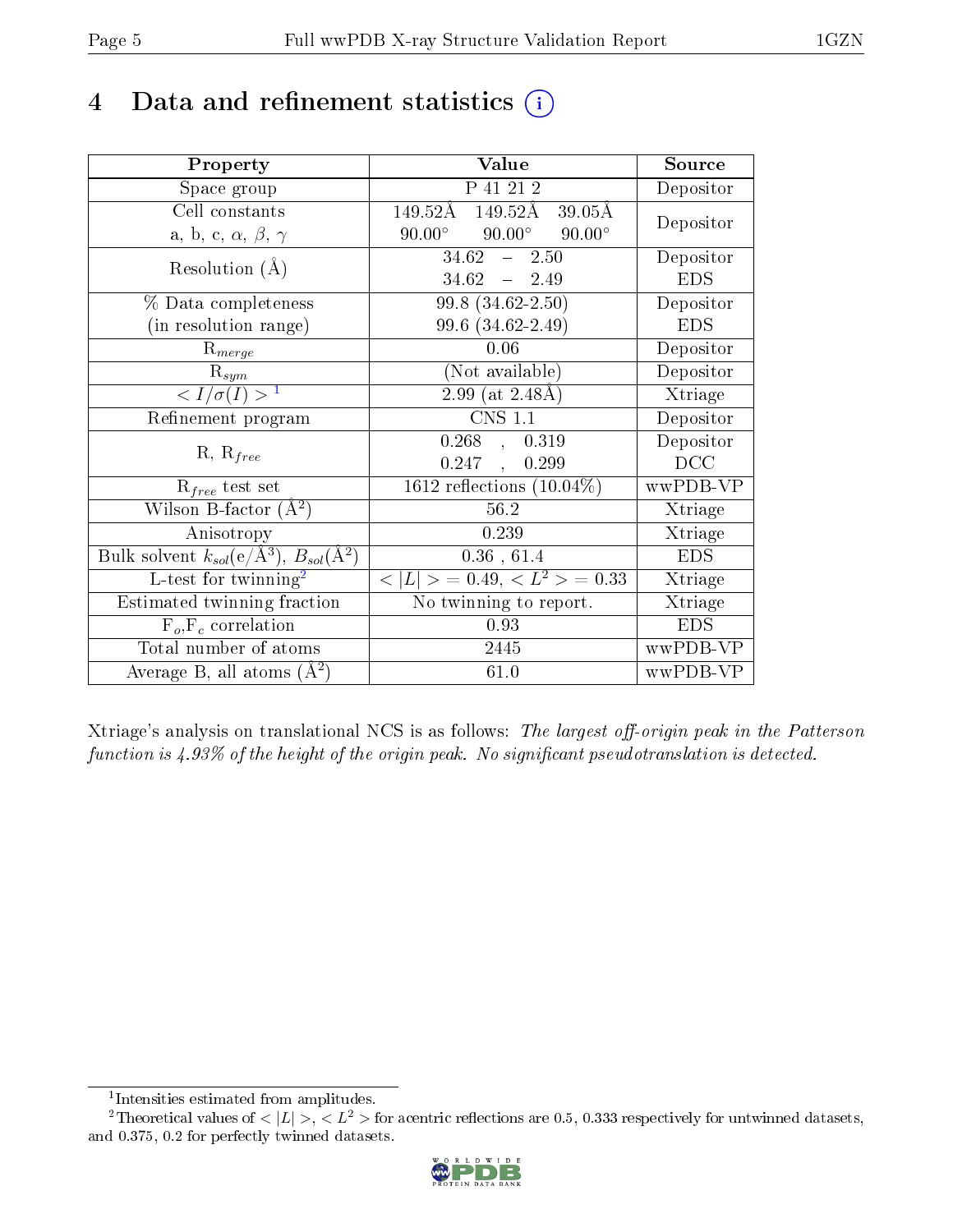# 5 Model quality  $(i)$

## 5.1 Standard geometry  $\overline{()}$

The Z score for a bond length (or angle) is the number of standard deviations the observed value is removed from the expected value. A bond length (or angle) with  $|Z| > 5$  is considered an outlier worth inspection. RMSZ is the root-mean-square of all Z scores of the bond lengths (or angles).

| Mol   Chain |  |      | Bond lengths                    | Bond angles |        |
|-------------|--|------|---------------------------------|-------------|--------|
|             |  |      | RMSZ $ #Z  > 5$ RMSZ $ #Z  > 5$ |             |        |
|             |  | 0.52 | 0/2249                          | 0.72        | 0/3033 |

There are no bond length outliers.

There are no bond angle outliers.

There are no chirality outliers.

There are no planarity outliers.

## 5.2 Too-close contacts  $\overline{()}$

In the following table, the Non-H and H(model) columns list the number of non-hydrogen atoms and hydrogen atoms in the chain respectively. The H(added) column lists the number of hydrogen atoms added and optimized by MolProbity. The Clashes column lists the number of clashes within the asymmetric unit, whereas Symm-Clashes lists symmetry related clashes.

| Mol |      |      |     | Chain   Non-H   H(model)   H(added)   Clashes   Symm-Clashes |
|-----|------|------|-----|--------------------------------------------------------------|
|     | 2198 | 2140 | 224 |                                                              |
|     | 247  |      |     |                                                              |
|     | 2445 | 2140 | 994 |                                                              |

The all-atom clashscore is defined as the number of clashes found per 1000 atoms (including hydrogen atoms). The all-atom clashscore for this structure is 52.

All (224) close contacts within the same asymmetric unit are listed below, sorted by their clash magnitude.

| Atom-1              | $\boldsymbol{\mathrm{Atom}\text{-}2}$ | Interatomic<br>distance (A | <b>Clash</b><br>overlap $(A)$ |
|---------------------|---------------------------------------|----------------------------|-------------------------------|
| 1: A:248:THR:HG22   | 1: A:250: GLU: H                      | 1 28                       | 0.99                          |
| 1: A:370: PRO:HB2   | 2:A:2194:HOH:O                        | 1 61                       | 0.99                          |
| $1:$ A:412:ILE:HD12 | 2:A:2226:HOH:O                        | 1 65                       | 0.96                          |
| 1: A:255:TYR:HA     | 2:A:2086:HOH:O                        | 1 68                       | N 93                          |

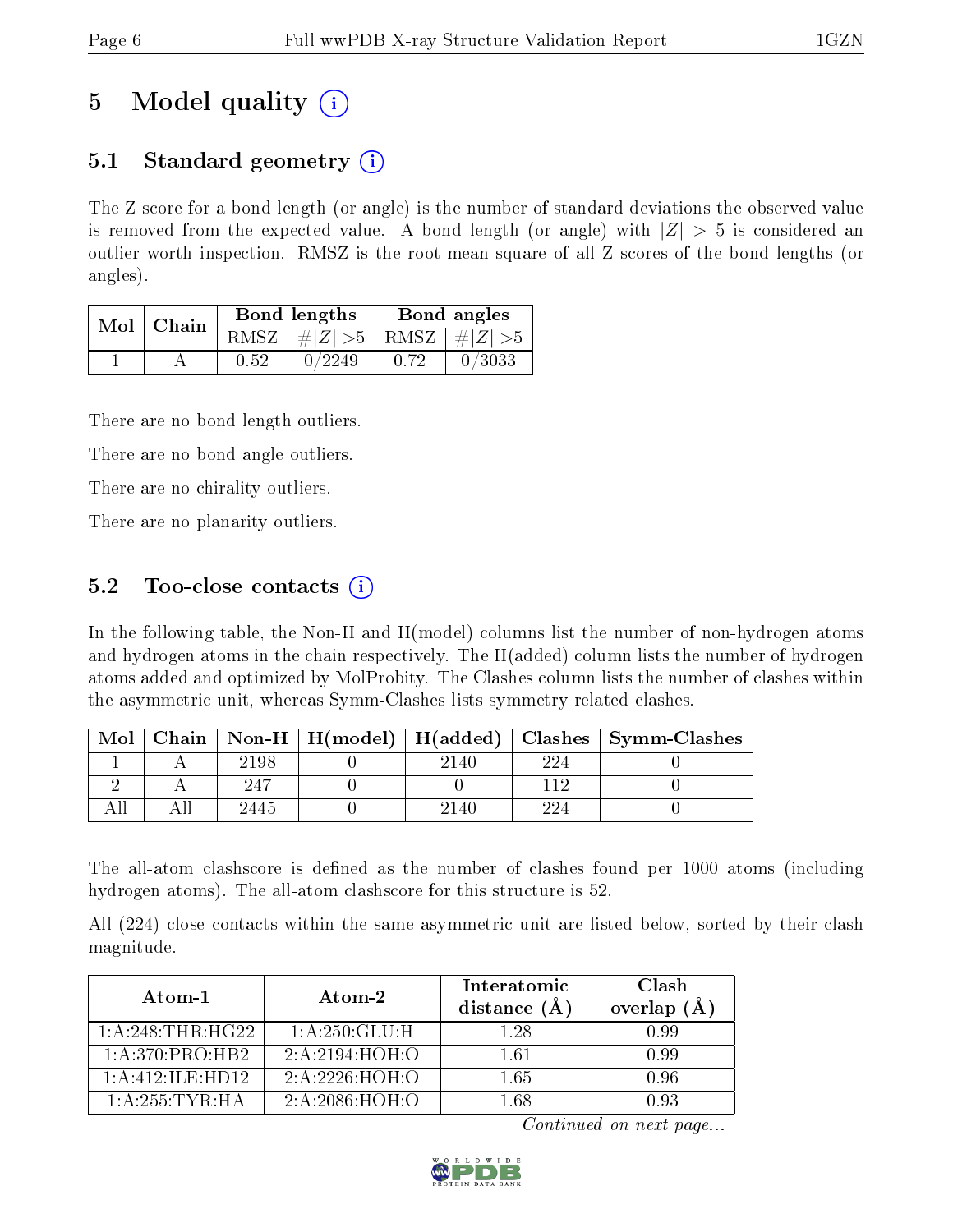| Commuca from previous page |                                         | Interatomic    | Clash         |
|----------------------------|-----------------------------------------|----------------|---------------|
| Atom-1                     | Atom-2                                  | distance $(A)$ | overlap $(A)$ |
| 1:A:400:ALA:HB1            | 2:A:2207:HOH:O                          | 1.69           | 0.92          |
| 1: A:329: ARG:HA           | 2:A:2164:HOH:O                          | 1.72           | 0.90          |
| 1: A:259: ILE: HG12        | 2:A:2087:HOH:O                          | 1.78           | 0.84          |
| 1: A: 335: GLY: O          | 1:A:339:VAL:HG23                        | 1.78           | 0.84          |
| 1: A:294:PHE:HA            | 2:A:2138:HOH:O                          | 1.79           | 0.82          |
| 1:A:338: VAL: HG12         | 2:A:2166:HOH:O                          | 1.78           | 0.82          |
| 1: A:404: MET:HG2          | $1: A: 414: \text{TRP:CE2}$             | 2.14           | 0.82          |
| 1: A:340:MET:HA            | 2:A:2167:HOH:O                          | 1.81           | 0.80          |
| 1: A:263:LEU:HB2           | 2: A:2088:HOH:O                         | 1.82           | 0.79          |
| 1: A:398: SER:OG           | 1: A:401: LYS:HB2                       | 1.82           | 0.79          |
| 1:A:417:VAL:HG11           | 2:A:2084:HOH:O                          | 1.82           | 0.79          |
| 1:A:385:LEU:HD21           | 2:A:2165:HOH:O                          | 1.82           | 0.78          |
| 1:A:260:VAL:HA             | 2:A:2088:HOH:O                          | 1.83           | 0.78          |
| 1: A: 410: LEU: HB2        | 2:A:2221:HOH:O                          | 1.84           | 0.78          |
| 1: A:404:MET:HG3           | 2:A:2207:HOH:O                          | 1.83           | 0.78          |
| $1: A:410:$ LEU:HD23       | $1:A:411:\overline{\text{SER}:N}$       | 2.00           | 0.77          |
| 1:A:434:VAL:HG22           | 2:A:2011:HOH:O                          | 1.86           | 0.76          |
| 1:A:286:ASP:O              | 1:A:424:PRO:HG3                         | 1.86           | 0.75          |
| 1:A:352:ASN:ND2            | 1:A:353:GLN:H                           | 1.85           | 0.74          |
| 1:A:256:GLY:O              | 1:A:260:VAL:HG23                        | 1.87           | 0.74          |
| 1:A:278:LEU:HD22           | 2:A:2171:HOH:O                          | 1.86           | 0.74          |
| 1: A:409: PHE: HA          | 2:A:2217:HOH:O                          | 1.87           | 0.74          |
| 1:A:385:LEU:HD11           | 2:A:2165:HOH:O                          | 1.88           | 0.73          |
| 1: A:288:HIS:HA            | 2: A:2133:HOH:O                         | 1.89           | 0.72          |
| 1: A:229: MET:HB2          | 2:A:2043:HOH:O                          | 1.89           | 0.72          |
| 1: A:370: PRO:HD2          | 2:A:2189:HOH:O                          | 1.90           | 0.71          |
| 1: A:263:LEU:HD13          | 1:A:332:ASP:HB3                         | 1.73           | 0.71          |
| 1:A:245:ARG:HB2            | 1:A:245:ARG:HH11                        | 1.56           | 0.70          |
| 1: A: 352: ASN: ND2        | 1: A:352: ASN:H                         | 1.89           | 0.70          |
| 1: A: 313: THR: HG23       | 2:A:2144:HOH:O                          | 1.90           | 0.70          |
| 1:A:342:GLU:HB3            | 2:A:2171:H <sub>0</sub> H <sub>:0</sub> | 1.91           | 0.70          |
| 1: A:340:MET:SD            | 2:A:2080:HOH:O                          | 2.49           | 0.70          |
| 1: A: 155: LEU: HD12       | 2:A:2008:HOH:O                          | 1.91           | 0.70          |
| 1:A:248:THR:HB             | 2:A:2068:HOH:O                          | 1.92           | 0.69          |
| 1: A:285:LYS:HE3           | 1: A: 433: GLU: OE2                     | 1.92           | 0.69          |
| 1:A:352:ASN:H              | 1:A:352:ASN:HD22                        | 1.39           | 0.69          |
| 1:A:380:LEU:HD23           | 2:A:2066:HOH:O                          | 1.92           | 0.69          |
| 1: A:216: LYS: HE3         | 2:A:2012:HOH:O                          | 1.92           | 0.69          |
| 1:A:441:ASP:HB2            | 2:A:2247:HOH:O                          | 1.94           | 0.67          |
| 1: A:343:MET:HB2           | 2:A:2169:HOH:O                          | 1.94           | 0.67          |
| 1: A:340:MET:HG2           | 2:A:2167:HOH:O                          | 1.93           | 0.67          |

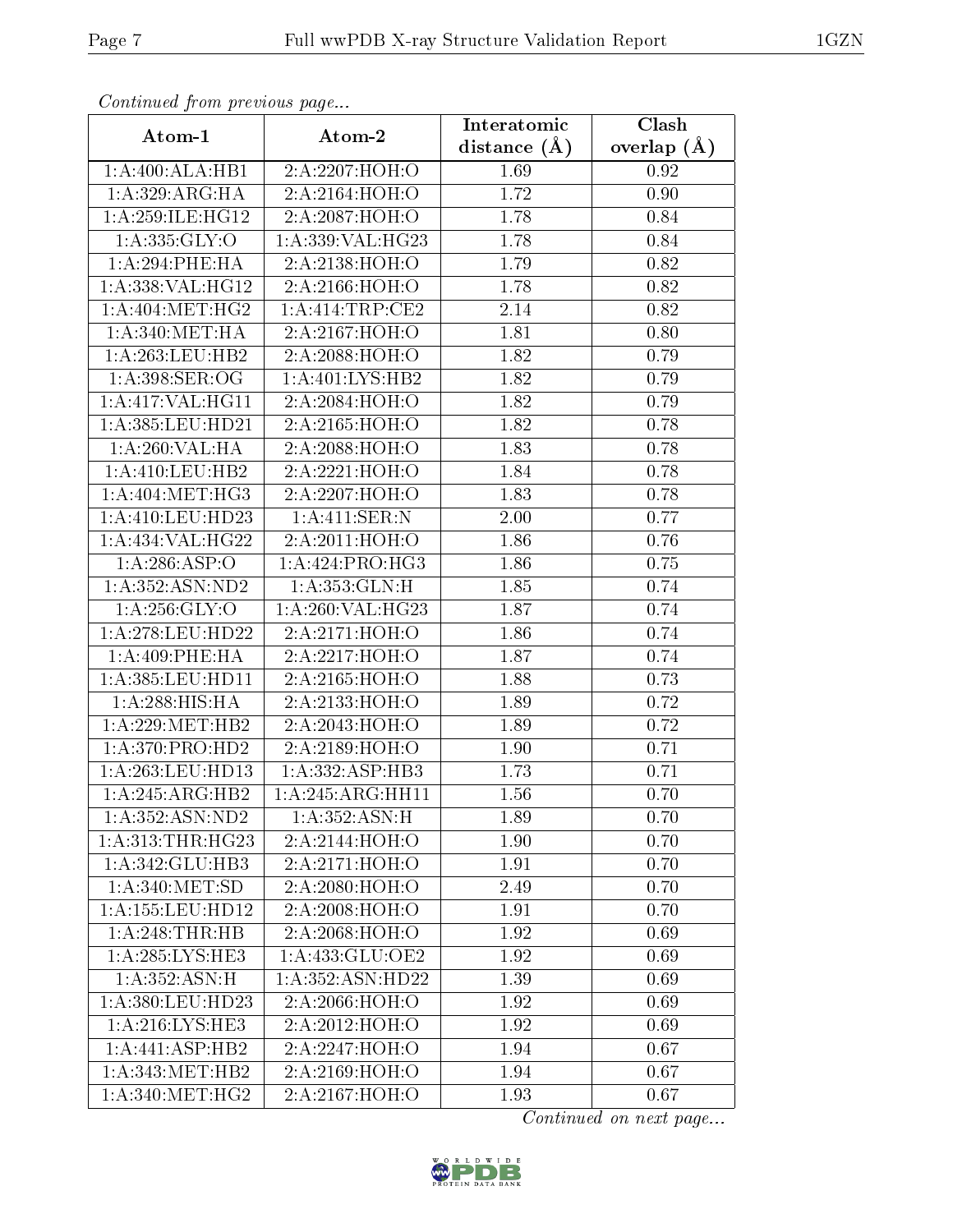| Communica from precious page         |                     | Interatomic    | Clash           |
|--------------------------------------|---------------------|----------------|-----------------|
| Atom-1                               | Atom-2              | distance $(A)$ | overlap $(\AA)$ |
| 1:A:257:ALA:HB2                      | 2:A:2082:HOH:O      | 1.95           | 0.66            |
| 1:A:175:GLY:HA2                      | 2:A:2009:HOH:O      | 1.95           | 0.66            |
| $1:\overline{A}:263:\text{LEU}:HD21$ | 1: A:276: ILE: HDI1 | 1.76           | 0.66            |
| 1: A:401:LYS:HG3                     | 2:A:2096:HOH:O      | 1.97           | 0.65            |
| 1:A:279:GLU:CD                       | 1:A:279:GLU:H       | 1.98           | 0.65            |
| 1: A:273:TYR:OH                      | 2:A:2110:HOH:O      | 2.09           | 0.65            |
| 1:A:352:ASN:HD22                     | 1: A: 352: ASN: N   | 1.93           | 0.65            |
| 1: A:343:MET:HG3                     | 2:A:2168:HOH:O      | 1.96           | 0.64            |
| 1: A:404: MET:HG2                    | 1:A:414:TRP:CZ2     | 2.34           | 0.63            |
| 1: A:277: LYS: HG3                   | 1: A:279: GLU:OE1   | 1.98           | 0.63            |
| 1: A:343:MET:SD                      | 2:A:2167:HOH:O      | 2.55           | 0.63            |
| 1:A:357:ARG:HB2                      | 2:A:2176:HOH:O      | 1.99           | 0.63            |
| 1: A: 165: LYS: HG2                  | 2:A:2016:HOH:O      | 1.99           | 0.63            |
| 1:A:246:VAL:HG11                     | 1: A:344: MET:O     | 1.98           | 0.62            |
| 1:A:362:ILE:O                        | 1:A:387:LYS:HE3     | 1.99           | 0.61            |
| 1:A:392:ARG:HD3                      | 2:A:2202:HOH:O      | 1.99           | 0.61            |
| 1:A:410:LEU:C                        | 1: A:412: ILE:H     | 2.03           | 0.61            |
| 1: A:278:LEU:HB2                     | 2:A:2172:HOH:O      | 2.01           | 0.61            |
| 1: A:316:TYR:HE1                     | 1:A:348:LEU:HD13    | 1.65           | 0.60            |
| 1:A:153:ASP:OD2                      | 1: A:172: LYS: HG2  | $2.01\,$       | 0.60            |
| 1: A:425: PRO:HG2                    | 2:A:2077:HOH:O      | 2.01           | 0.60            |
| 1: A:167: ILE:HG13                   | 2:A:2007:HOH:O      | $2.01\,$       | 0.60            |
| 1: A:272: VAL:HG13                   | 2:A:2164:HOH:O      | 2.02           | 0.59            |
| 1:A:167:ILE:HG21                     | 2:A:2007:HOH:O      | 2.01           | 0.59            |
| 1:A:279:GLU:HA                       | 2:A:2122:HOH:O      | 2.03           | 0.59            |
| 1: A:344:MET:HE3                     | 2:A:2119:HOH:O      | 2.01           | 0.59            |
| 1: A: 165: LYS: HE3                  | 2:A:2016:HOH:O      | 2.04           | 0.58            |
| 1:A:276:ILE:HA                       | 2:A:2113:HOH:O      | 2.03           | 0.58            |
| 1: A: 355: HIS:N                     | 2:A:2176:HOH:O      | 2.37           | 0.58            |
| 1:A:380:LEU:HD21                     | 2:A:2065:HOH:O      | 2.03           | 0.58            |
| 1:A:237:LEU:HD13                     | 1: A:343:MET:CE     | 2.34           | 0.57            |
| 1: A:246: VAL:CG1                    | 1: A:344: MET:O     | 2.52           | 0.57            |
| 1: A:294:PHE:HB2                     | 2:A:2139:HOH:O      | 2.05           | 0.57            |
| 1:A:329:ARG:HG2                      | 2:A:2206:HOH:O      | 2.04           | 0.57            |
| 1: A:265:TYR:HD2                     | 2:A:2100:HOH:O      | 1.87           | 0.57            |
| 1:A:356:GLU:HB3                      | 2:A:2179:HOH:O      | 2.05           | 0.57            |
| 1:A:236:GLU:HB2                      | 2:A:2117:HOH:O      | 2.05           | 0.57            |
| 1:A:373:LEU:HD22                     | 2:A:2189:HOH:O      | 2.05           | 0.57            |
| 1: A:231:TYR:HE2                     | $1: A:439:$ PHE:CE2 | 2.23           | 0.56            |
| 1:A:237:LEU:HD13                     | 1: A: 343:MET:HE3   | 1.88           | 0.56            |
| $1:A:245:AR\overline{G:HG3}$         | 1:A:246:VAL:HG23    | 1.86           | 0.56            |

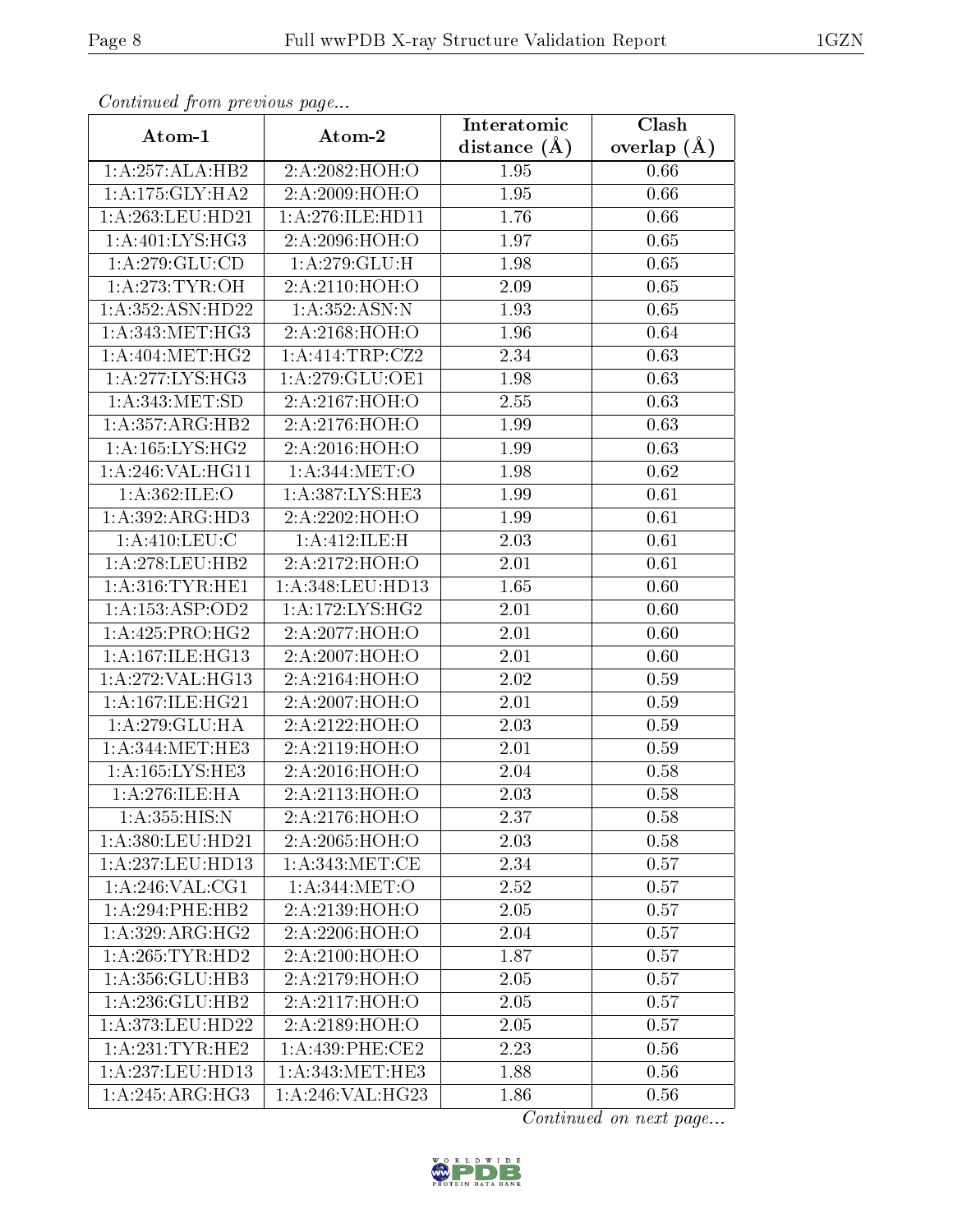| Continueu from previous page |                     | Interatomic       | Clash           |
|------------------------------|---------------------|-------------------|-----------------|
| Atom-1                       | Atom-2              | distance $(A)$    | overlap $(\AA)$ |
| 1: A:341: TYR:O              | 1: A:345: CYS:HB2   | 2.05              | 0.56            |
| 1: A:215:LEU:HD12            | 1: A:229: MET:HG2   | $\overline{1.87}$ | 0.55            |
| $1: A: 168:$ LEU:HG          | 2:A:2008:HOH:O      | 2.06              | 0.55            |
| 1:A:233:ASN:HD21             | 1:A:433:GLU:HA      | 1.71              | 0.55            |
| 1: A:372:THR:OG1             | 1:A:372:THR:O       | 2.21              | 0.55            |
| 1: A:423: LEU: HD12          | 1:A:424:PRO:HD2     | 1.88              | 0.55            |
| 1: A:378: LYS: HD2           | 2:A:2188:HOH:O      | 2.06              | 0.55            |
| 1:A:413:ASN:OD1              | 1: A:416: ASP:OD2   | 2.24              | 0.55            |
| 1:A:213:THR:HG23             | 1:A:230:GLU:HG3     | 1.87              | 0.55            |
| 1: A:404: MET:HA             | 1: A:414:TRP: CZ2   | 2.42              | 0.55            |
| 1: A:415: GLN:O              | 1:A:419:GLN:HG2     | 2.06              | 0.55            |
| 1:A:267:HIS:HB3              | 2:A:2206:HOH:O      | 2.06              | 0.55            |
| 1: A:263:LEU:HD11            | 2:A:2162:HOH:O      | 2.06              | 0.54            |
| $1: A:369:$ PHE:HB3          | 2:A:2189:HOH:O      | 2.06              | 0.54            |
| 1:A:223:ASP:OD1              | 1:A:224:ARG:HG3     | 2.08              | 0.54            |
| 1: A: 233: ASN: ND2          | 2:A:2046:HOH:O      | 2.41              | 0.54            |
| 1: A:373:LEU:HD11            | 2:A:2119:HOH:O      | 2.08              | 0.53            |
| 1:A:380:LEU:HD22             | $1: A:408:$ PHE:CD2 | 2.43              | 0.53            |
| 1: A:316: TYR: CE1           | 1:A:348:LEU:HD13    | 2.42              | 0.53            |
| 1: A: 233: ASN: ND2          | 1: A: 433: GLU: HA  | 2.23              | 0.53            |
| 1: A:412: ILE: HG23          | 2:A:2226:HOH:O      | 2.09              | 0.53            |
| 1: A: 421: LYS: HG2          | 2:A:2236:HOH:O      | 2.08              | 0.53            |
| 1: A:412: ILE: HA            | 2:A:2225:HOH:O      | 2.09              | 0.53            |
| 1: A:207:THR:HA              | 2:A:2099:HOH:O      | 2.09              | 0.53            |
| 1:A:393:LEU:HD22             | 1:A:403:VAL:HG22    | 1.90              | 0.53            |
| 1:A:381:LEU:HD21             | 2:A:2064:HOH:O      | 2.08              | 0.52            |
| $1:$ A:410:LEU: $O$          | 1:A:412:ILE:N       | 2.41              | 0.52            |
| 1: A:201:SER:O               | 1:A:203:VAL:N       | 2.40              | 0.52            |
| 1:A:246:VAL:HG12             | 1:A:247:PHE:H       | 1.75              | 0.52            |
| 1: A:276: ILE: HG21          | 2:A:2162:HOH:O      | 2.09              | 0.52            |
| 1:A:252:ALA:HB1              | 2:A:2080:HOH:O      | 2.09              | 0.51            |
| 1:A:247:PHE:CD2              | 1: A: 343:MET:HG2   | 2.45              | 0.51            |
| 1: A:246: VAL:HG12           | 1:A:247:PHE:N       | 2.26              | 0.51            |
| 1:A:272:VAL:HG22             | 2:A:2164:HOH:O      | 2.10              | 0.51            |
| 1:A:418:VAL:HG13             | 2:A:2228:HOH:O      | 2.09              | 0.51            |
| 1:A:357:ARG:O                | 1: A:361:LEU:HG     | 2.10              | 0.51            |
| 1:A:293:ASP:HB3              | 2:A:2013:HOH:O      | 2.09              | 0.51            |
| $1:A:368:ARG:\overline{HB2}$ | 2:A:2185:HOH:O      | 2.10              | 0.51            |
| 1: A: 160: LYS: HG2          | 1:A:161:GLY:H       | 1.77              | 0.50            |
| 1: A:295: GLY:O              | 1: A:296:LEU:O      | 2.29              | 0.50            |
| 1:A:415:GLN:HB3              | 2:A:2230:HOH:O      | 2.11              | 0.50            |

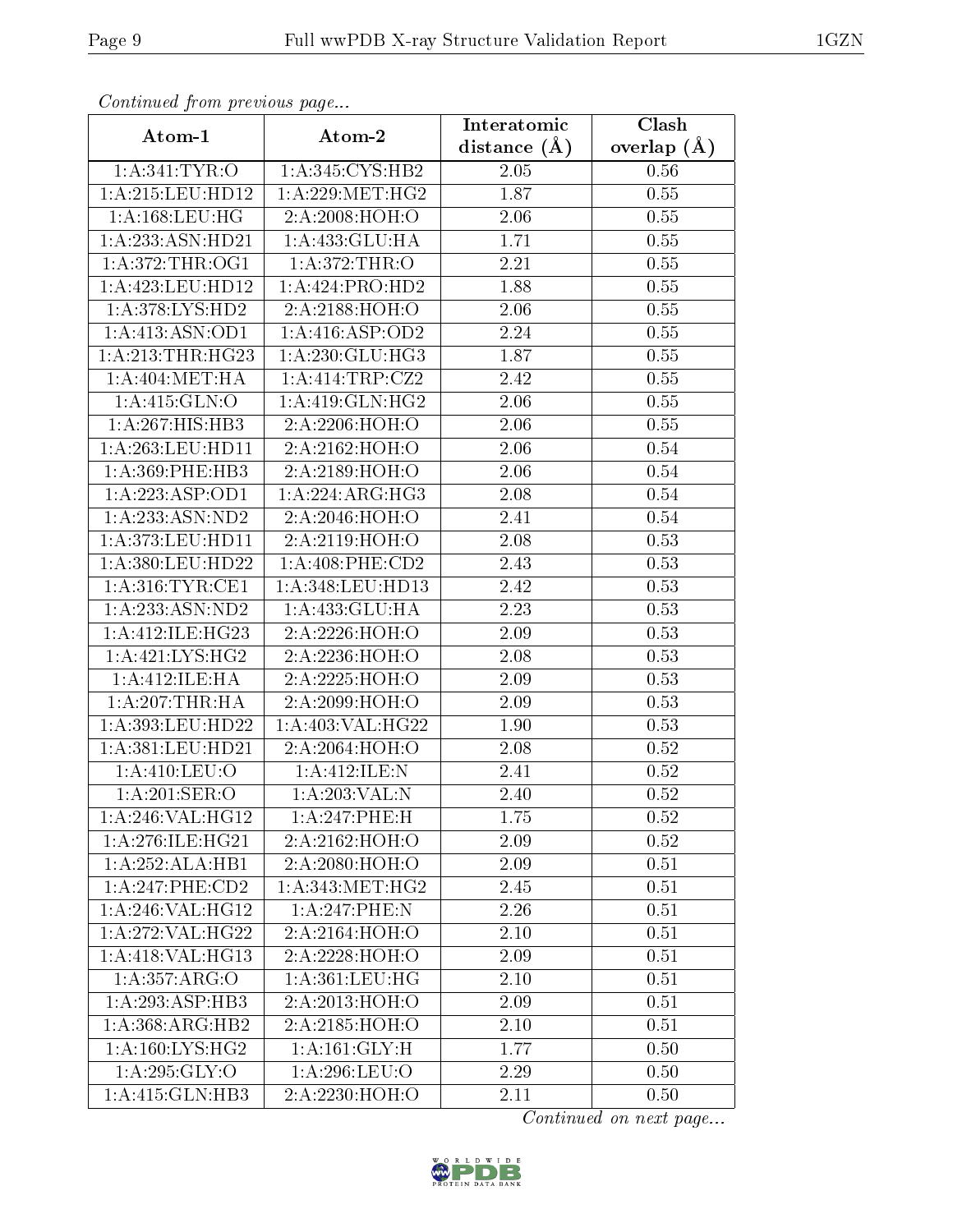| Continuea from previous page    |                     | Interatomic       | Clash           |
|---------------------------------|---------------------|-------------------|-----------------|
| Atom-1                          | Atom-2              | distance $(A)$    | overlap $(\AA)$ |
| 1:A:279:GLU:HG2                 | 2:A:2116:HOH:O      | 2.11              | 0.50            |
| 1:A:293:ASP:OD1                 | 1:A:293:ASP:O       | $\overline{2}.30$ | 0.50            |
| 1:A:244:GLU:O                   | 1:A:246:VAL:N       | 2.40              | 0.50            |
| 1:A:372:THR:HG23                | 2:A:2194:HOH:O      | 2.12              | 0.50            |
| 1:A:247:PHE:HD2                 | 1: A:343:MET:HG2    | 1.77              | 0.50            |
| 1: A: 352: ASN: ND2             | 1: A: 353: GLN:N    | 2.57              | 0.50            |
| 1:A:338:VAL:HA                  | 2:A:2165:HOH:O      | 2.12              | 0.50            |
| 1:A:413:ASN:N                   | 2:A:2225:HOH:O      | 2.30              | 0.50            |
| 1:A:285:LYS:HD3                 | 1:A:433:GLU:HB3     | 1.93              | 0.49            |
| 1: A:292:THR:HG21               | 2:A:2120:HOH:O      | 2.12              | 0.49            |
| 1:A:347:ARG:HD2                 | 1: A: 351: TYR: CG  | 2.47              | 0.49            |
| 1:A:434:VAL:O                   | 1:A:436:THR:HG23    | 2.12              | 0.49            |
| 1: A:369: PHE: HD1              | 2:A:2189:HOH:O      | 1.94              | 0.49            |
| 1:A:184:ARG:HH11                | 1: A:184: ARG:HG2   | 1.77              | 0.49            |
| 1:A:215:LEU:HA                  | 1: A:229: MET:HG2   | 1.94              | 0.49            |
| 1:A:381:LEU:CD2                 | 2:A:2064:HOH:O      | 2.61              | 0.49            |
| 1: A:401:LYS:HG2                | 2:A:2212:HOH:O      | 2.13              | 0.49            |
| 1:A:208:ARG:O                   | 1:A:209:HIS:HB2     | 2.13              | 0.49            |
| 1:A:223:ASP:O                   | 1:A:224:ARG:HG2     | 2.13              | 0.49            |
| 1:A:352:ASN:O                   | 1: A: 353: GLN: C   | 2.51              | 0.49            |
| 1: A:392: ARG:CD                | 2:A:2202:HOH:O      | 2.60              | 0.48            |
| 1:A:245:ARG:HB2                 | 1:A:245:ARG:NH1     | 2.26              | 0.48            |
| 1: A:280: ASN: HA               | 1: A:292:THR:HG22   | 1.94              | 0.48            |
| 1:A:251:ARG:O                   | 1:A:252:ALA:C       | 2.52              | 0.48            |
| 1:A:237:LEU:HD23                | 1:A:237:LEU:HA      | 1.65              | 0.48            |
| 1:A:413:ASN:HA                  | 2:A:2224:HOH:O      | 2.13              | 0.48            |
| 1:A:347:ARG:HD2                 | 1: A: 351: TYR: CD2 | 2.48              | 0.47            |
| 1:A:434:VAL:O                   | 1:A:434:VAL:HG12    | 2.14              | 0.47            |
| 1: A:266:LEU:HA                 | 2:A:2100:HOH:O      | 2.13              | 0.47            |
| 1: A:406:HIS:CE1                | 1:A:408:PHE:H       | 2.31              | 0.47            |
| 1:A:375:PRO:HG2                 | 1: A:376: GLU:OE1   | 2.14              | 0.47            |
| 1:A:417:VAL:HG21                | 2:A:2084:HOH:O      | 2.14              | 0.47            |
| 1:A:342:GLU:O                   | 1: A:346: GLY:N     | 2.37              | 0.47            |
| 1:A:251:ARG:CA                  | 2:A:2076:HOH:O      | 2.62              | 0.46            |
| 1:A:339:VAL:HG12                | 2:A:2168:HOH:O      | 2.15              | 0.46            |
| 1: A:343:MET:HB2                | 2:A:2167:HOH:O      | 2.15              | 0.46            |
| 1: A: 351: TYR: CD2             | 1:A:352:ASN:N       | 2.84              | 0.46            |
| 1: A:231:TTYR:CE2               | $1: A:439:$ PHE:CE2 | 3.02              | 0.46            |
| 1: A:167: ILE: HG <sub>22</sub> | 1: A: 168: LEU: N   | 2.31              | 0.46            |
| 1:A:182:ILE:HB                  | $2:$ A:2016:HOH:O   | 2.16              | 0.46            |
| 1:A:251:ARG:HA                  | 2:A:2076:HOH:O      | $2.15\,$          | 0.46            |

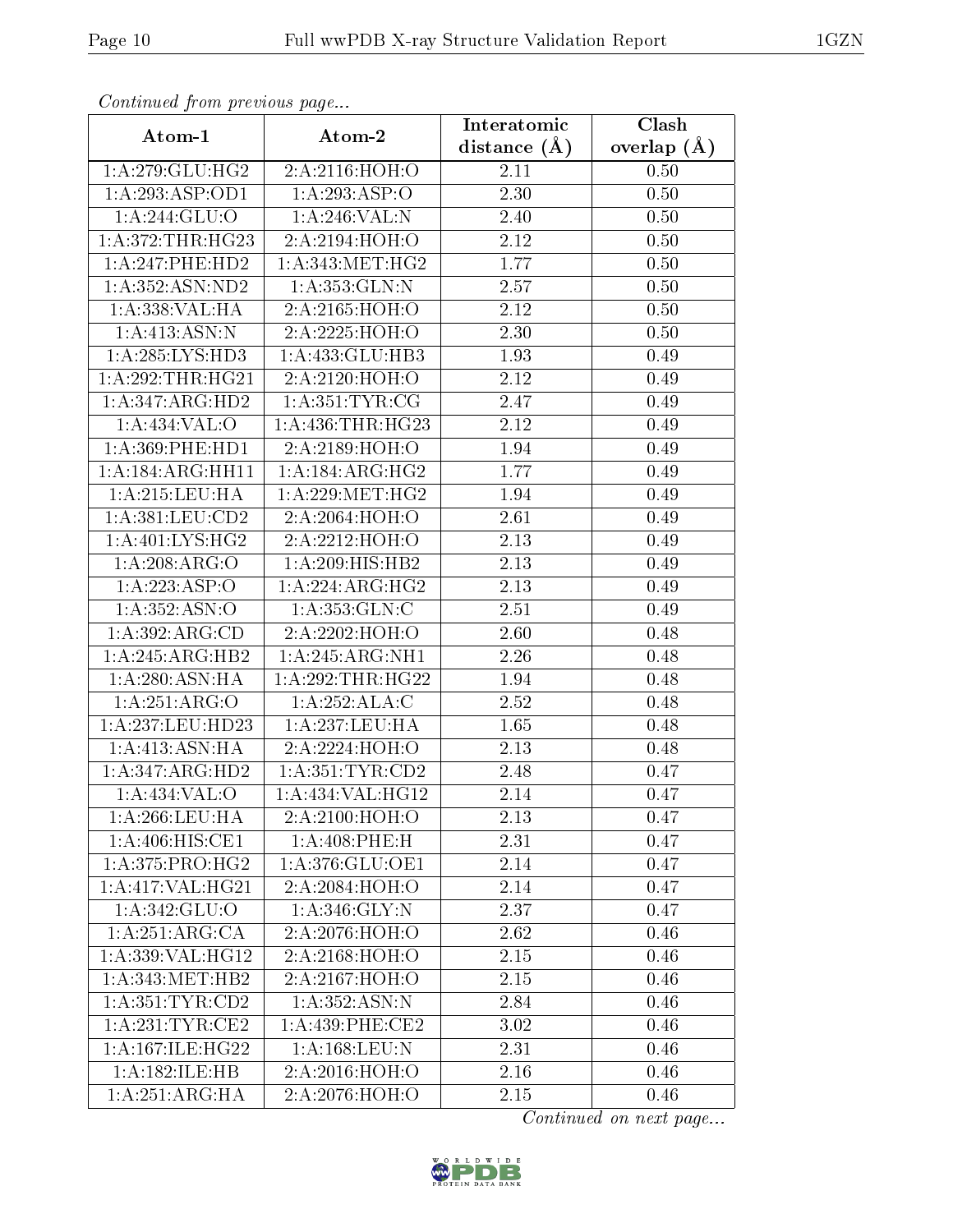| сонинией јтоні ртеvious раде<br>Clash<br>Interatomic |                                     |                  |                 |  |  |
|------------------------------------------------------|-------------------------------------|------------------|-----------------|--|--|
| Atom-1                                               | Atom-2                              | distance $(\AA)$ | overlap $(\AA)$ |  |  |
| 1: A:412: ILE: HG21                                  | 1: A: 414: TRP: CZ2                 | 2.50             | 0.46            |  |  |
| $1:$ A:415: $GLN:$ O                                 | 1: A:419: GLN:CG                    | 2.63             | 0.46            |  |  |
| 1:A:243:ARG:HB3                                      | 2:A:2058:HOH:O                      | 2.15             | 0.46            |  |  |
| 1:A:333:TRP:HA                                       | 1: A: 333: TRP: CE3                 | 2.51             | 0.46            |  |  |
| 1:A:277:LYS:HE3                                      | 2:A:2114:HOH:O                      | 2.15             | 0.46            |  |  |
| 1:A:412:ILE:HG21                                     | 1:A:414:TRP:CE2                     | 2.50             | 0.46            |  |  |
| 1:A:368:ARG:NH1                                      | 2:A:2182:HOH:O                      | 2.49             | 0.46            |  |  |
| 1: A:410: LEU: C                                     | 1:A:412:ILE:N                       | 2.69             | 0.46            |  |  |
| 1: A: 354: ASP:O                                     | 1:A:355:HIS:HB2                     | 2.16             | 0.45            |  |  |
| 1:A:419:GLN:HB3                                      | 1:A:421:LYS:HD3                     | 1.98             | 0.45            |  |  |
| 1: A:247:PHE:HB3                                     | 1:A:251:ARG:HB3                     | 1.98             | 0.45            |  |  |
| 1:A:410:LEU:N                                        | 2:A:2216:HOH:O                      | 2.50             | 0.45            |  |  |
| $1: A: 336:$ LEU:HG                                  | 1: A:340:MET:HE2                    | 1.98             | 0.45            |  |  |
| $1:A:251:\overline{\text{ARG:H}\text{A}}$            | 2:A:2075:HOH:O                      | 2.16             | 0.45            |  |  |
| 1:A:384:LEU:HD23                                     | 1:A:393:LEU:HB3                     | 1.99             | 0.44            |  |  |
| 1:A:214:ALA:H                                        | 1: A:230: GLU:CG                    | 2.30             | 0.44            |  |  |
| 1:A:247:PHE:CD1                                      | 1:A:251:ARG:HD2                     | 2.52             | 0.44            |  |  |
| 1: A:326: ASP:OD2                                    | 1:A:326:ASP:C                       | 2.55             | 0.44            |  |  |
| 1:A:214:ALA:H                                        | 1: A: 230: GLU: CD                  | 2.20             | 0.44            |  |  |
| 1:A:380:LEU:HD12                                     | 1: A: 393: LEU: CD1                 | 2.48             | 0.44            |  |  |
| 1: A:211:PHE:HB3                                     | 1:A:289:ILE:HG22                    | 1.99             | 0.44            |  |  |
| 1: A:171: GLU:HG3                                    | 2:A:2010:HOH:O                      | 2.18             | 0.44            |  |  |
| 1: A:248:THR:O                                       | 1:A:251:ARG:N                       | 2.51             | 0.43            |  |  |
| 1: A: 353: GLN:O                                     | 1:A:354:ASP:C                       | 2.55             | 0.43            |  |  |
| 1: A: 368: ARG: HD3                                  | 2:A:2183:HOH:O                      | 2.18             | 0.43            |  |  |
| 1: A:244: GLU:C                                      | 1:A:246:VAL:H                       | 2.19             | 0.43            |  |  |
| 1:A:412:ILE:CD1                                      | 2:A:2226:HOH:O                      | 2.44             | 0.43            |  |  |
| 1:A:230:GLU:O                                        | 1:A:230:GLU:HG3                     | 2.18             | 0.43            |  |  |
| 1:A:421:LYS:NZ                                       | 2:A:2236:HOH:O                      | 2.51             | 0.43            |  |  |
| 1: A:376: GLU:N                                      | $1: A:376: GLU: \overline{OE1}$     | 2.50             | 0.43            |  |  |
| 1: A: 156: LYS: HG2                                  | 1: A: 168: LEU: HD23                | 2.01             | 0.43            |  |  |
| 1:A:414:TRP:CZ3                                      | 2:A:2084:HOH:O                      | 2.70             | 0.43            |  |  |
| 1: A:177: TYR: CZ                                    | 1: A: 436: THR: HG21                | 2.54             | 0.43            |  |  |
| 1: A:436:THR:HB                                      | $1: A:439:$ PHE:CD1                 | 2.54             | 0.43            |  |  |
| 1:A:424:PRO:HA                                       | 1:A:425:PRO:HD2                     | 1.89             | 0.42            |  |  |
| 1: A:404:MET:HA                                      | 1: A: 414: TRP: HZ2                 | 1.83             | 0.42            |  |  |
| 1: A:290: LYS: HE2                                   | 2:A:2033:HOH:O                      | 2.20             | 0.42            |  |  |
| 1: A:400:ALA:O                                       | 1: A: 401: LYS: C                   | 2.58             | 0.42            |  |  |
| 1: A:401:LYS:CE                                      | 2:A:2096:HOH:O                      | 2.66             | 0.42            |  |  |
| 1:A:153:ASP:OD2                                      | $1: A:172:\overline{\text{LYS:CG}}$ | 2.68             | 0.42            |  |  |
| 1: A: 233: ASN: HB2                                  | 2:A:2047:HOH:O                      | 2.20             | 0.42            |  |  |

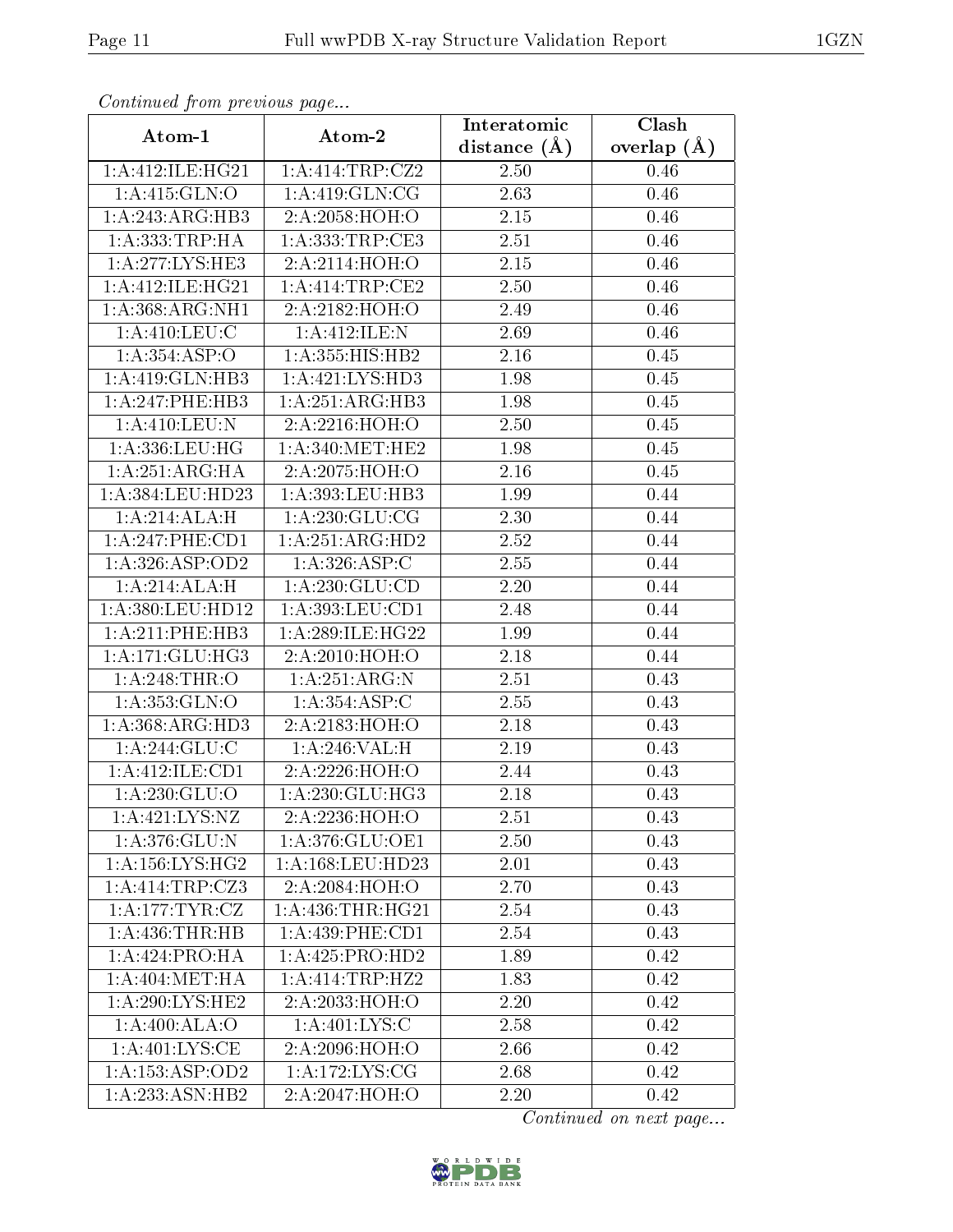| Atom-1             | $Atom-2$          | Interatomic    | Clash         |
|--------------------|-------------------|----------------|---------------|
|                    |                   | distance $(A)$ | overlap $(A)$ |
| 1: A: 337: GLY: C  | 2:A:2165:HOH:O    | 2.56           | 0.42          |
| 1:A:181:LYS:HD2    | 2:A:2136:HOH:O    | 2.20           | 0.42          |
| 1: A:261:SER:HB2   | 2:A:2084:HOH:O    | 2.19           | 0.42          |
| 1: A:352: ASN:HD22 | 1: A: 353: GLN:N  | 2.18           | 0.41          |
| 1: A:343:MET:N     | 2:A:2169:HOH:O    | 2.52           | 0.41          |
| 1: A:177: TYR:OH   | 1: A:436:THR:HG21 | 2.21           | 0.41          |
| 1:A:236:GLU:HA     | 1: A:282: MET:HA  | 2.02           | 0.41          |
| 1:A:252:ALA:HB2    | 1: A:344: MET:HG3 | 2.03           | 0.41          |
| 1: A:148:THR:HG23  | 1: A:149:MET:N    | 2.36           | 0.40          |
| 1:A:433:GLU:H      | 1:A:433:GLU:HG2   | 1.63           | 0.40          |
| 1: A:437: ARG: C   | 1:A:439:PHE:H     | 2.23           | 0.40          |
| 1: A:229: MET:HE1  | 2:A:2013:HOH:O    | 2.22           | 0.40          |
| 1: A:215: LEU: CD1 | 1: A:229: MET:HG2 | 2.51           | 0.40          |
| 1:A:284:ASP:OD2    | 1:A:288:HIS:HB2   | 2.21           | 0.40          |
| 1: A:341:TYR:C     | 1: A:341:TYR:CD1  | 2.94           | 0.40          |

There are no symmetry-related clashes.

### 5.3 Torsion angles (i)

#### 5.3.1 Protein backbone (i)

In the following table, the Percentiles column shows the percent Ramachandran outliers of the chain as a percentile score with respect to all X-ray entries followed by that with respect to entries of similar resolution.

The Analysed column shows the number of residues for which the backbone conformation was analysed, and the total number of residues.

| $\mid$ Mol $\mid$ Chain $\mid$ | Analysed                                      |  | Favoured   Allowed   Outliers   Percentiles |
|--------------------------------|-----------------------------------------------|--|---------------------------------------------|
|                                | $266/335(79\%)$ 221 (83%) 40 (15%) 5 (2%) 8 3 |  |                                             |

All (5) Ramachandran outliers are listed below:

| Mol | Chain | Res | <b>Type</b> |
|-----|-------|-----|-------------|
|     |       | 354 | ASP         |
|     |       | 355 | <b>HIS</b>  |
|     |       | 411 | SER.        |
|     |       | 353 | <b>GLN</b>  |
|     |       | 372 | THR         |

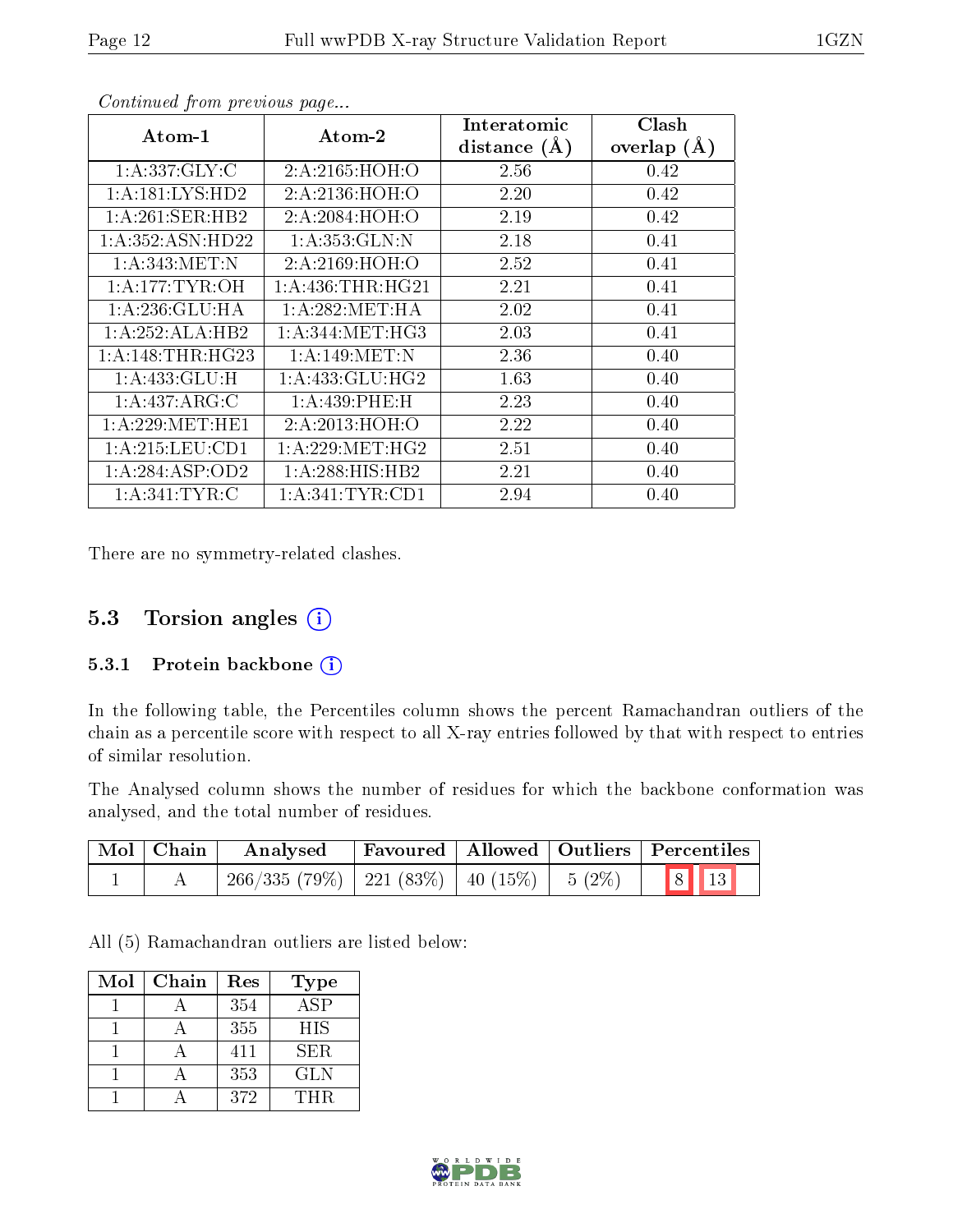#### 5.3.2 Protein sidechains  $(i)$

In the following table, the Percentiles column shows the percent sidechain outliers of the chain as a percentile score with respect to all X-ray entries followed by that with respect to entries of similar resolution.

The Analysed column shows the number of residues for which the sidechain conformation was analysed, and the total number of residues.

| $\mid$ Mol $\mid$ Chain | Analysed                                 |  | Rotameric   Outliers   Percentiles                                            |
|-------------------------|------------------------------------------|--|-------------------------------------------------------------------------------|
|                         | $228/296$ (77\%)   213 (93\%)   15 (7\%) |  | $\begin{array}{ c c c c c c c c c } \hline \text{16} & \text{32} \end{array}$ |

All (15) residues with a non-rotameric sidechain are listed below:

| Mol          | Chain              | Res | Type             |
|--------------|--------------------|-----|------------------|
| $\mathbf{1}$ | А                  | 148 | <b>THR</b>       |
| $\mathbf{1}$ | $\overline{\rm A}$ | 150 | $\overline{ASN}$ |
| $\mathbf{1}$ | $\overline{A}$     | 210 | PRO              |
| $\mathbf 1$  | $\bf{A}$           | 223 | <b>ASP</b>       |
| $\mathbf{1}$ | $\overline{\rm A}$ | 245 | $\rm{ARG}$       |
| $\mathbf{1}$ | $\overline{\rm A}$ | 251 | ARG              |
| $\mathbf{1}$ | $\overline{\rm A}$ | 289 | ILE              |
| $\mathbf 1$  | $\overline{A}$     | 292 | THR              |
| $\mathbf{1}$ | $\overline{A}$     | 351 | <b>TYR</b>       |
| $\mathbf{1}$ | $\overline{A}$     | 352 | <b>ASN</b>       |
| $\mathbf{1}$ | $\overline{A}$     | 372 | <b>THR</b>       |
| $\mathbf{1}$ | $\overline{\rm A}$ | 393 | LEU              |
| $\mathbf{1}$ | $\boldsymbol{A}$   | 410 | LEU              |
| $\mathbf 1$  | $\bar{\text{A}}$   | 421 | <b>LYS</b>       |
| 1            | А                  | 441 | ASP              |

Some sidechains can be flipped to improve hydrogen bonding and reduce clashes. All (4) such sidechains are listed below:

| Mol | Chain | Res | <b>Type</b> |
|-----|-------|-----|-------------|
|     |       | 150 | ASN         |
|     |       | 233 | ASN         |
|     |       | 352 | ASN         |
|     |       | 355 | <b>HIS</b>  |

#### 5.3.3 RNA (i)

There are no RNA molecules in this entry.

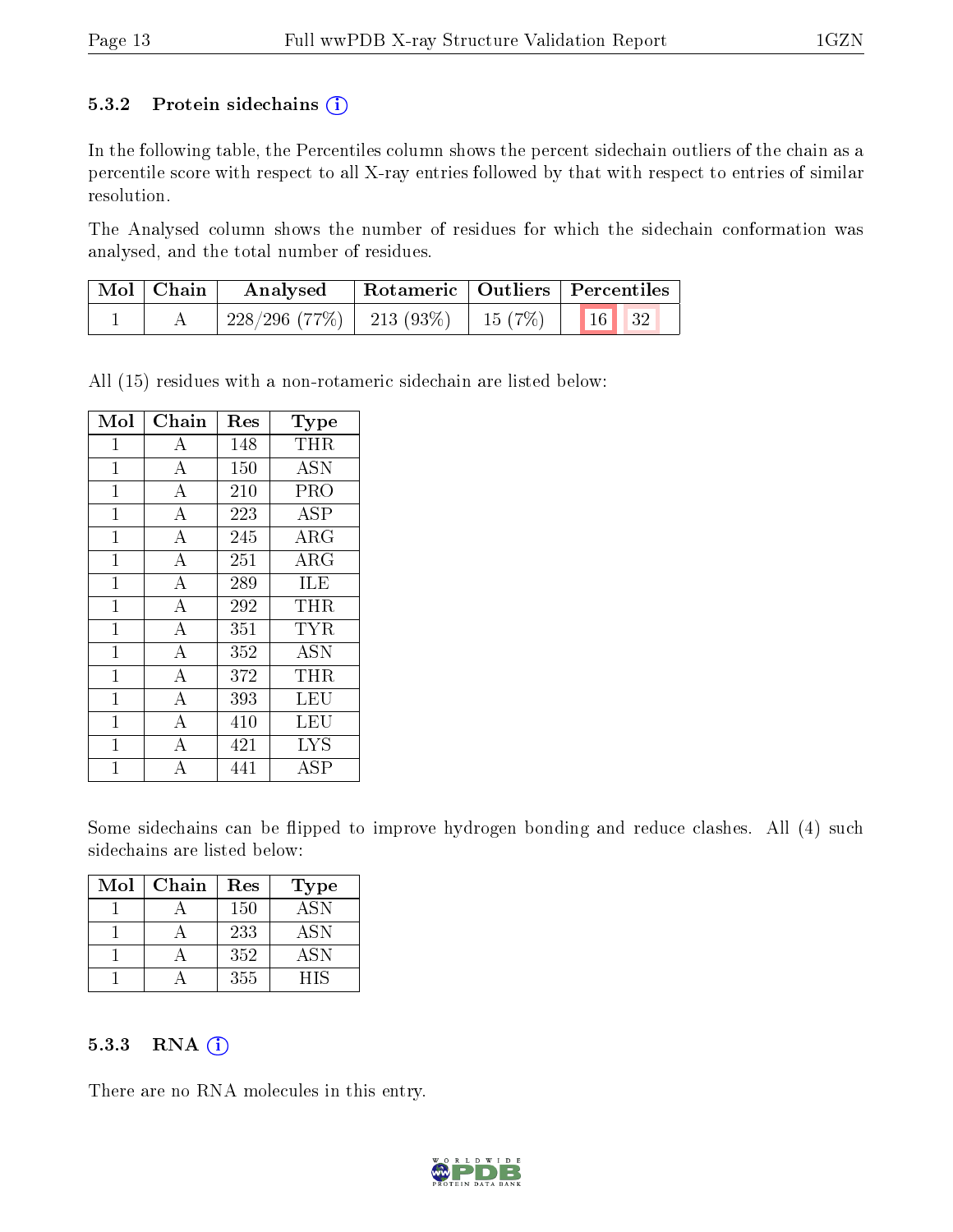### 5.4 Non-standard residues in protein, DNA, RNA chains (i)

There are no non-standard protein/DNA/RNA residues in this entry.

#### 5.5 Carbohydrates (i)

There are no carbohydrates in this entry.

### 5.6 Ligand geometry (i)

There are no ligands in this entry.

#### 5.7 [O](https://www.wwpdb.org/validation/2017/XrayValidationReportHelp#nonstandard_residues_and_ligands)ther polymers  $(i)$

There are no such residues in this entry.

### 5.8 Polymer linkage issues (i)

There are no chain breaks in this entry.

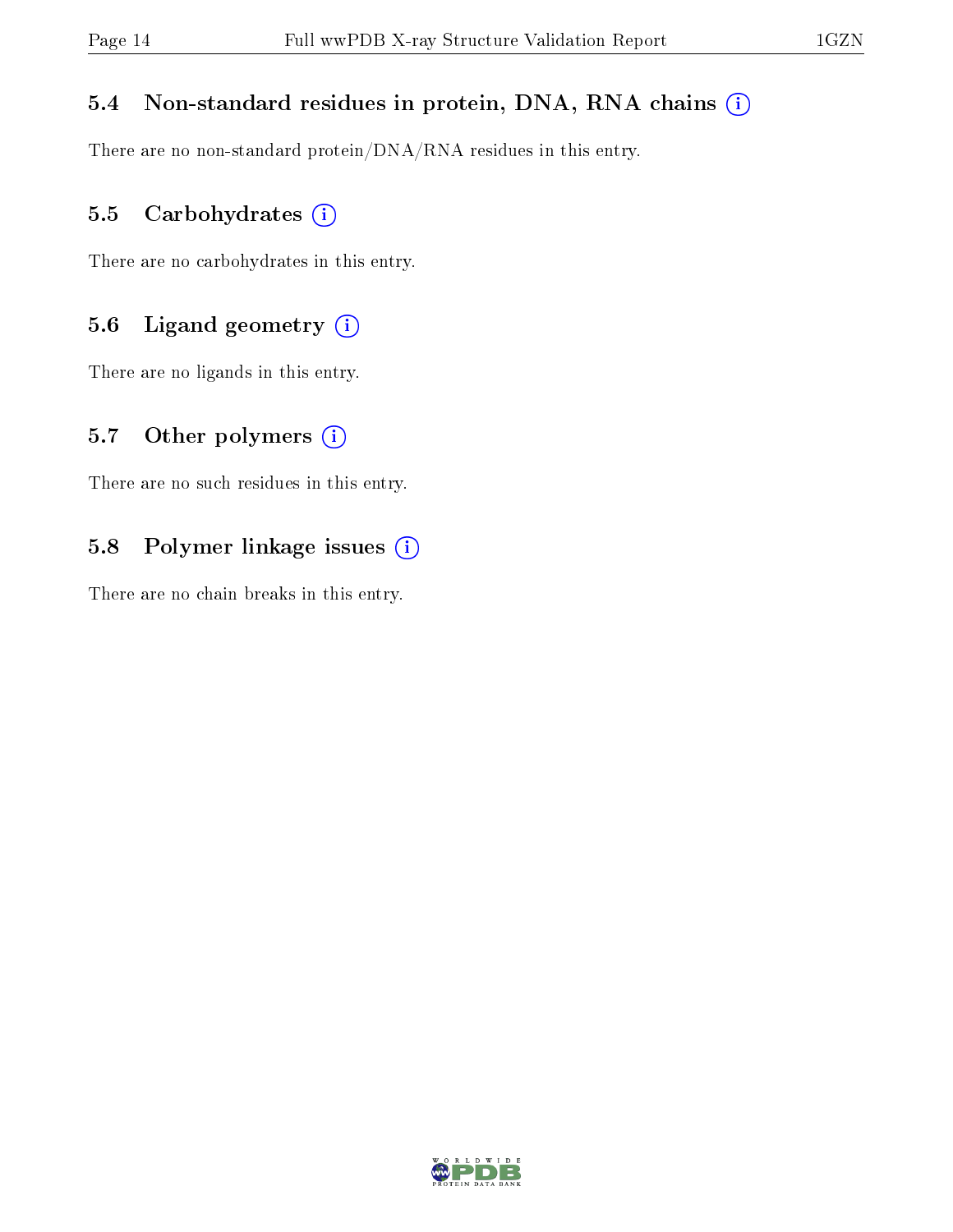## 6 Fit of model and data  $(i)$

## 6.1 Protein, DNA and RNA chains  $(i)$

In the following table, the column labelled  $#RSRZ> 2'$  contains the number (and percentage) of RSRZ outliers, followed by percent RSRZ outliers for the chain as percentile scores relative to all X-ray entries and entries of similar resolution. The OWAB column contains the minimum, median,  $95<sup>th</sup>$  percentile and maximum values of the occupancy-weighted average B-factor per residue. The column labelled ' $Q< 0.9$ ' lists the number of (and percentage) of residues with an average occupancy less than 0.9.

| Mol   Chain | Analysed                  | $\mid$ <rsrz> .</rsrz> | $\#\text{RSRZ}\text{>2}$                     | $\rm OWAB(\AA^2)$   Q<0.9 |  |
|-------------|---------------------------|------------------------|----------------------------------------------|---------------------------|--|
|             | $\pm 272/335$ (81%) $\pm$ | 0.32                   | 20 (7%)   14   15   30, 58, 97, 117   1 (0%) |                           |  |

All (20) RSRZ outliers are listed below:

| Mol            | Chain              | Res | Type       | RSRZ |
|----------------|--------------------|-----|------------|------|
| $\mathbf{1}$   | А                  | 430 | VAL        | 5.4  |
| $\overline{1}$ | $\overline{A}$     | 199 | THR        | 4.9  |
| $\mathbf{1}$   | $\overline{\rm A}$ | 162 | THR        | 4.1  |
| $\mathbf{1}$   | $\bf{A}$           | 438 | <b>TYR</b> | 4.0  |
| $\mathbf{1}$   | $\overline{\rm A}$ | 188 | ILE        | 3.9  |
| $\mathbf{1}$   | $\boldsymbol{A}$   | 432 | SER        | 3.8  |
| $\mathbf{1}$   | $\bf{A}$           | 187 | VAL        | 3.6  |
| $\overline{1}$ | $\overline{A}$     | 201 | SER        | 3.2  |
| $\mathbf{1}$   | $\overline{A}$     | 186 | GLU        | 3.2  |
| $\mathbf{1}$   | $\overline{A}$     | 431 | THR        | 3.1  |
| $\mathbf{1}$   | $\overline{\rm A}$ | 439 | PHE        | 2.6  |
| $\mathbf{1}$   | $\overline{\rm A}$ | 437 | $\rm{ARG}$ | 2.6  |
| $\overline{1}$ | $\overline{A}$     | 433 | GLU        | 2.6  |
| $\mathbf{1}$   | $\bf{A}$           | 435 | <b>ASP</b> | 2.5  |
| $\mathbf{1}$   | $\overline{\rm A}$ | 233 | <b>ASN</b> | 2.4  |
| $\mathbf{1}$   | $\bf{A}$           | 436 | THR        | 2.4  |
| $\overline{1}$ | $\overline{\rm A}$ | 434 | VAL        | 2.3  |
| $\mathbf{1}$   | $\boldsymbol{A}$   | 354 | <b>ASP</b> | 2.2  |
| $\mathbf{1}$   | $\bf{A}$           | 371 | $\rm{ARG}$ | 2.2  |
| $\mathbf{1}$   | A                  | 173 | ALA        | 2.0  |

## 6.2 Non-standard residues in protein, DNA, RNA chains (i)

There are no non-standard protein/DNA/RNA residues in this entry.